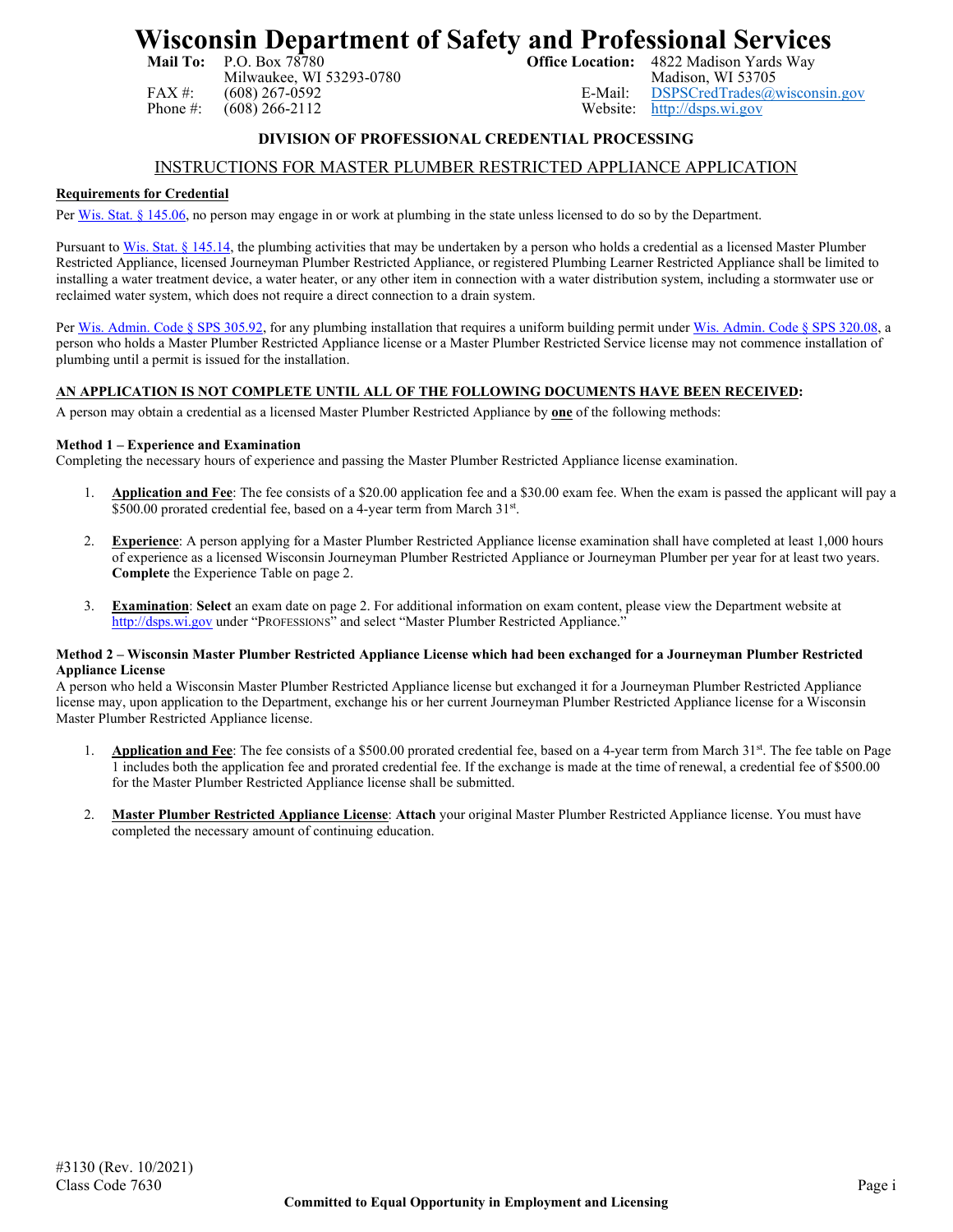# **Wisconsin Department of Safety and Professional Services**<br>Mail To: P.O. Box 78780<br>Office Location: 4822 Madison Yards Wav

Milwaukee, WI 53293-0780

**Office Location:** 4822 Madison Yards Way<br>Madison, WI 53705 FAX #: (608) 267-0592 E-Mail: [DSPSCredTrades@wisconsin.gov](mailto:DSPSCredTrades@wisconsin.gov)<br>
Phone #: (608) 266-2112 Website: http://dsps.wi.gov [http://dsps.wi.gov](http://dsps.wi.gov/)

**DIVISION OF PROFESSIONAL CREDENTIAL PROCESSING**

### APPLICATION FOR MASTER PLUMBER RESTRICTED APPLIANCE LICENSE

**The Department must deny your application if you are liable for delinquent state taxes, UI contributions, or child support (Wis. Stat. §§ 440.12 and 440.13). PLEASE TYPE OR PRINT IN INK** Your name, address, phone number, and e-mail address are available to the public. Check box to withhold street address/PO Box, phone number, and e-mail address from lists of 10 or more credential holders (Wis. Stat. § 440.14). **Last Name First Name MI Date of Birth / / Address (street) (city) (state) (zip code) Daytime Telephone Number** - - **Social Security Number** - - Your Social Security Number must be submitted with your application on this form. If you do not have a Social Security Number, you must complete Form [#1051.](https://dsps.wi.gov/Credentialing/Business/fm1051.pdf) The Department may not disclose the Social Security Number collected except as authorized by law. **Have you ever held a Trades credential in WI?**  $\Box$  Yes  $\Box$  No If yes, list your credential number: **E-mail Address APPLICATION FEES: Please check applicable box. Make check payable to DSPS and attach to this application. To pay by credit card se[e Form #3073.](https://dsps.wi.gov/Credentialing/Trades/fm3073.pdf) I am seeking a Veteran Fee Waiver** (for Initial Credential Fee only, see further information below) **Method 1 – Experience and Exam**  \$20.00 Application Fee \$30.00 Exam Fee **\$50.00 Total Fee Attached Method 2 - WI Journeyman Plumber Restricted Appliance License Exchange** (see Prorated Credential Fee Table below) **Reinstatement Fee (credential expired more than 4 years)** \$20.00 Application Fee \$30.00 Exam Fee \$25.00 Late Renewal Fee **\$75.00 Total Fee Attached APPLICATION IS NOT COMPLETE UNTIL ALL OF THE FOLLOWING DOCUMENTS HAVE BEEN RECEIVED: Fee and Application** (including signature on Page 3) **Supporting Documentation for Method Applying by** (see Page i for instruction, i.e., copy of Master Plumber Restricted Appliance license)  $\Box$  Is name on all credentials the same? If not, list former/maiden name(s): **Prorated Credential Fee Table – Method 2 Select the month the application is mailed. The fee below includes both the application and credential fee.**

 $\Box$  January - \$406.25  $\Box$  February - \$395.83  $\Box$  March - \$385.42  $\Box$  April - \$500.00  $\Box$  May - \$489.58  $\Box$  June - \$479.17  $\Box$  July – \$468.75  $\Box$  August - \$458.33 September - \$447.92 October - \$437.50 November - \$427.08 December - \$416.67

ARE YOU A VETERAN? If yes, please view the DSPS website a[t https://dsps.wi.gov/Pages/Professions/MilitaryLicensureBenefits.aspx](https://dsps.wi.gov/Pages/Professions/MilitaryLicensureBenefits.aspx) for information and eligibility requirements for veterans, service members, former service members, and their spouses.

**If you qualify, are you requesting a waiver of your initial credentialing fee?**  $\Box$  Yes  $\Box$  No

If Yes, provide copy of WI Dept of Veterans Affairs (WDVA) voucher code and list your WDVA Voucher Code #:

(You may contact the WDVA at 1-800-947-8387 or [dva.wi.gov](https://dva.wi.gov/Pages/Home.aspx) for assistance in obtaining your WDVA Voucher Code and/or documents related to your training.)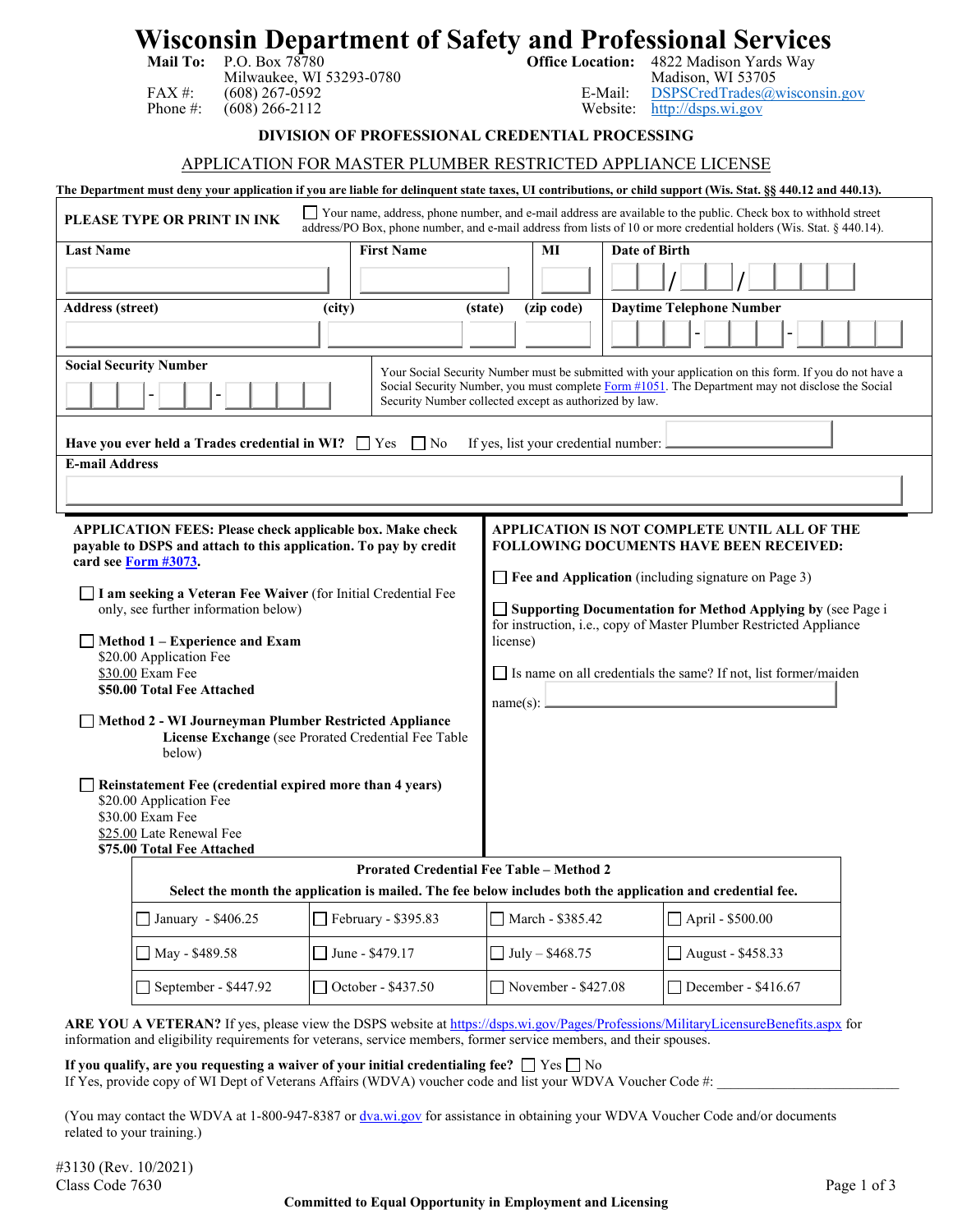# **Wisconsin Department of Safety and Professional Services**

#### **EXPERIENCE TABLE: METHOD 1**

Document at least 1,000 hours per year of experience in plumbing work. Use a separate row for each 12-month period. If the hours were witnessed by more than one person, the hours witnessed by each person must be completed on separate rows. The witness must be a licensed Master Plumber or Master Plumber Restricted Appliance. Copies of this page may be made to mail to witnesses to sign. (Attach additional sheets if necessary.)

| <b>Month/Year Began</b> | <b>Month/Year Ended</b> | <b>Hours</b> | <b>Signature of Witness</b> | License # | <b>State</b> | <b>Phone # of Witness</b> |
|-------------------------|-------------------------|--------------|-----------------------------|-----------|--------------|---------------------------|
|                         |                         |              | (Print and Sign Form)       |           |              |                           |
|                         |                         |              | (Print and Sign Form)       |           |              |                           |
|                         |                         |              | (Print and Sign Form)       |           |              |                           |
|                         |                         |              | (Print and Sign Form)       |           |              |                           |
|                         |                         |              | (Print and Sign Form)       |           |              |                           |

### **TO SCHEDULE AN UPCOMING EXAM: METHOD 1**

- Indicate a **first date choice (1)** and a **second date choice (2)** in the event one exam site is full.
- Submit the **fee and this application to the Department at least 30 days in advance of the exam date chosen**.
- Keep a copy of this application for your records. You may only schedule one future exam session at a time for each credential type.
- You will receive a letter from DSPS confirming your upcoming exam, including the time, date, and location of the exam.
- If you need special accommodations see information at<https://dsps.wi.gov/Pages/Professions/TradesExaminationInformation.aspx> or email [DSPSCredTrades@wisconsin.gov.](mailto:DSPSCredTrades@wisconsin.gov)

| Select One: A.M. (starts at 8:00 a.m.) $\Box$ or P.M. (starts at 1:00 p.m.) $\Box$<br>(If taking a 2-part plumbing exam or 5-hour exam, you will be scheduled for both the A.M. and the P.M. session.) |                           |                          |                          |                         |  |  |  |
|--------------------------------------------------------------------------------------------------------------------------------------------------------------------------------------------------------|---------------------------|--------------------------|--------------------------|-------------------------|--|--|--|
| $DeForest - (new location)$                                                                                                                                                                            | $\Box$ February 15, 2022  | $\Box$ February 16, 2022 | $\Box$ April 27, 2022    | April 28, 2022          |  |  |  |
| Comfort Inn and Suites<br>5025 County Road V                                                                                                                                                           | June 21, 2022             | $\Box$ June 22, 2022     | August 23, 2022          | August 24, 2022         |  |  |  |
| DeForest, WI 53532                                                                                                                                                                                     | $\Box$ October 4, 2022    | $\Box$ October 5, 2022   | December 13, 2022        | December 14, 2022       |  |  |  |
| $P$ ewaukee – (new location)                                                                                                                                                                           | January 4, 2022           | $\Box$ January 5, 2022   | March 15, 2022           | March 16, 2022          |  |  |  |
| Ingleside Hotel<br>2810 Golf Road                                                                                                                                                                      | May 24, 2022              | $\Box$ May 25, 2022      | $\Box$ July 26, 2022     | $\Box$ July 27, 2022    |  |  |  |
| Pewaukee, WI 53072                                                                                                                                                                                     | $\Box$ September 13, 2022 | September 14, 2022       | $\Box$ November 29, 2022 | November 30, 2022       |  |  |  |
| <b>Eau Claire</b> – Sleep Inn and Suites<br>5872 33rd Ave, Eau Claire, WI 54703                                                                                                                        | $\Box$ April 12, 2022     | $\Box$ April 13, 2022    | $\Box$ August 9, 2022    | $\Box$ August 10, 2022  |  |  |  |
| <b>Appleton</b> – Doubletree by Hilton Appleton                                                                                                                                                        | January 18, 2022          | $\Box$ January 19, 2022  | March 1, 2022            | □ March 2, 2022         |  |  |  |
| 150 South Nicolet Road                                                                                                                                                                                 | $\Box$ May 3, 2022        | $\Box$ May 4, 2022       | $\Box$ July 12, 2022     | $\Box$ July 13, 2022    |  |  |  |
| Appleton, WI 54914                                                                                                                                                                                     | September 27, 2022        | September 28, 2022       | $\Box$ November 8, 2022  | $\Box$ November 9, 2022 |  |  |  |
| $Wausau - (new location)$                                                                                                                                                                              | $\Box$ February 1, 2022   | $\Box$ February 2, 2022  | $\Box$ June 7, 2022      | $\Box$ June 8, 2022     |  |  |  |
| Fairfield By Marriott<br>7100 Stone Ridge Dr, Weston, WI 54476                                                                                                                                         | $\Box$ October 25, 2022   | $\Box$ October 26, 2022  |                          |                         |  |  |  |

**CONTINUING EDUCATION AND RENEWAL REQUIREMENTS**: Please view the Department website a[t http://dsps.wi.gov](http://dsps.wi.gov/) under "PROFESSIONS" and select "Master Plumber Restricted Appliance."